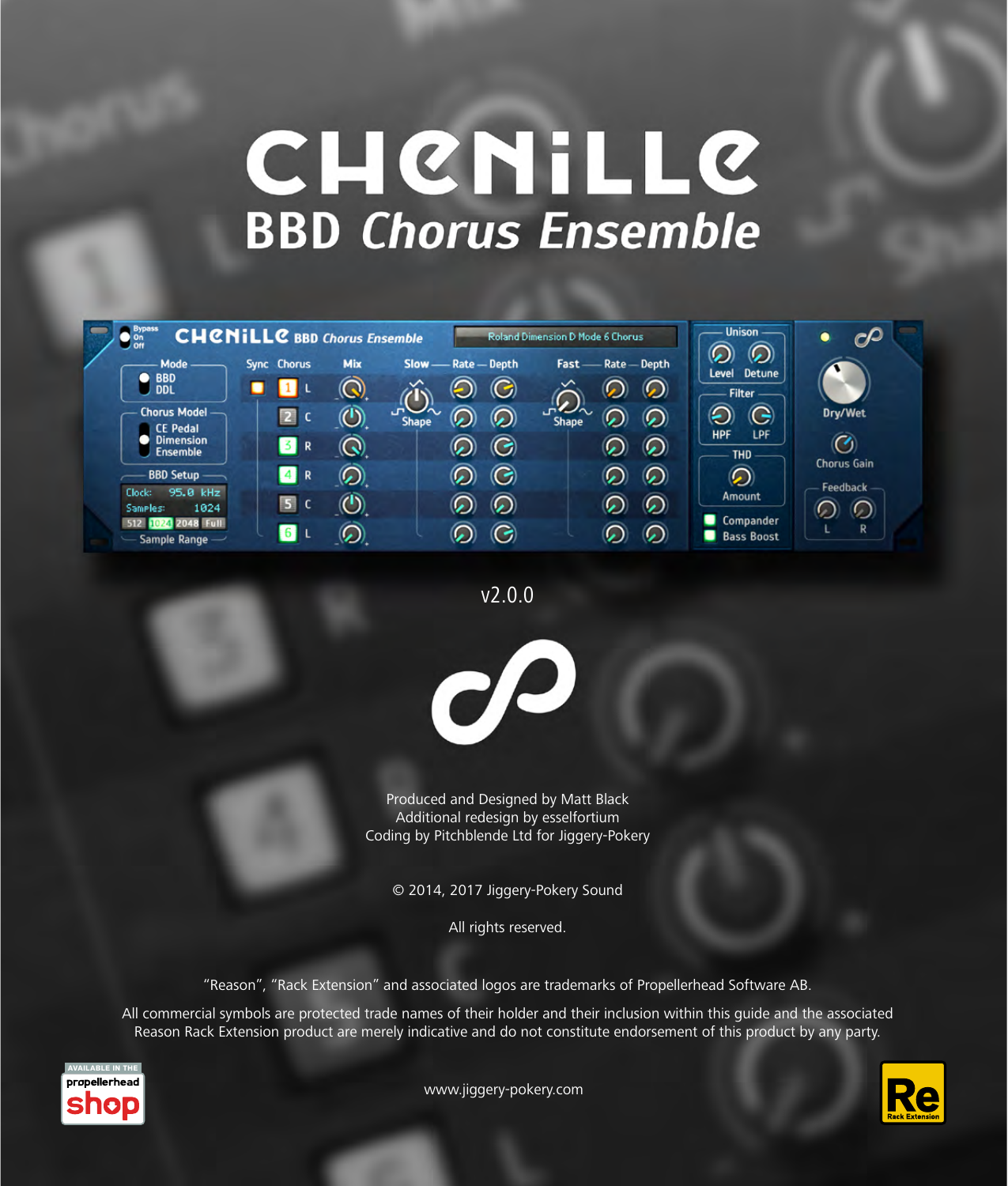# *Chenille* BBD Chorus Ensemble



*Chenille* is a Rack Extension dedicated to providing rich, "Bucket Brigade Delay" ensemble chorus sound, a favourite of guitarists, keyboard players and producers the world over. *Chenille* models the designs of Bucket Brigade Delay (BBD) chorus ensembles of the 1970s and 1980s, allowing you to create a wide range of chorus types, from the movement-free, subtle but spacious chorus effects similar to the Roland/Boss Dimension choruses, through to big ensemble choruses used in string synths, and BBD delays, while adding a level of parameter control not traditionally seen in such modules.

# BBD Chorus

A BBD is a type of Integrated Circuit (IC) which is a Sample & Hold device with a fixed number of stages, known as a delay line; an audio input would be held as if it was a bucketful of water being passed along a line of people (hence, "bucket brigade"). External LFOs applied voltage adjusting the time between passing the water from one person to the next. For the SAD512D, think of it as if there were 512 people in the line. Other BBD ICs had differing lengths, up to 4096 stages.

The classic BBD ensembles utilised three BBD chips. A mono input was split and sent to each BBD, the delay time of each BBD was modulated by a pair of LFOs, then the outputs of each mixed to stereo; one to the left channel, one to the right channel, and one to both channels. It is important to note that there were two LFOs, each running at a different speed, and the mix was output to the first BBD; for modulating the other stages, the LFO signal was phase offset. This prevented the pumping and sweeping sounds endemic of simple dual chorus devices.

The lush sound created by using three stages became famous in the 1970s, and it was key to the string ensemble sounds. The Eminent 310U string ensemble, which later reappeared in the Eminent/ARP Solina, with its patented BBD chorus design took a dull, lifeless analog waveform and turned it into something spectacular. By the end of the 70s if you owned a keyboard company you had likely thrown at least one model of BBD-ensembled string machine at the market; joining Eminent and ARP were Crumar, Electronika, Elka, Farfisa, Logan, Moog, Powertran (the hobbyist kit-build offshoot of EMS), Korg, Roland. During this period a number of different BBD chips were available from different manufacturers, but most common was the Reticon SAD512, while Panasonic produced a variety of models, of which the MN3007 was arguably the most highly prized. BBD choruses soon broke out of the string synths and appeared in guitar pedals where they are still very sought-after.



As the 70s ended, more advanced BBD arrangements began to appear, such as the advanced BBD arrangements began to appear, such as the storehold and highly-regarded Dimension pedal and rackmount units, which aforementioned and highly-regarded Dimension pedal and rackmount units, which used a long delay line with a slow modulation plus a duplicated but inverted and high-passed routing for a subtle, smooth chorus, and could be found in studios everywhere in the 1980s.

> To celebrate the fantastic sound of the multi-BBD chorus, *Chenille* provides a massive six BBD ensemble, allowing you to create the setups of the Eminent (three 512-stage delay lines), Dimension (two 1,024-stage delay lines), and the CE-1 pedal with access to the rate

and depth of twelve LFOs (one fast, one slow per BBD), along with feedback, phase switching and a 12-voice unison section.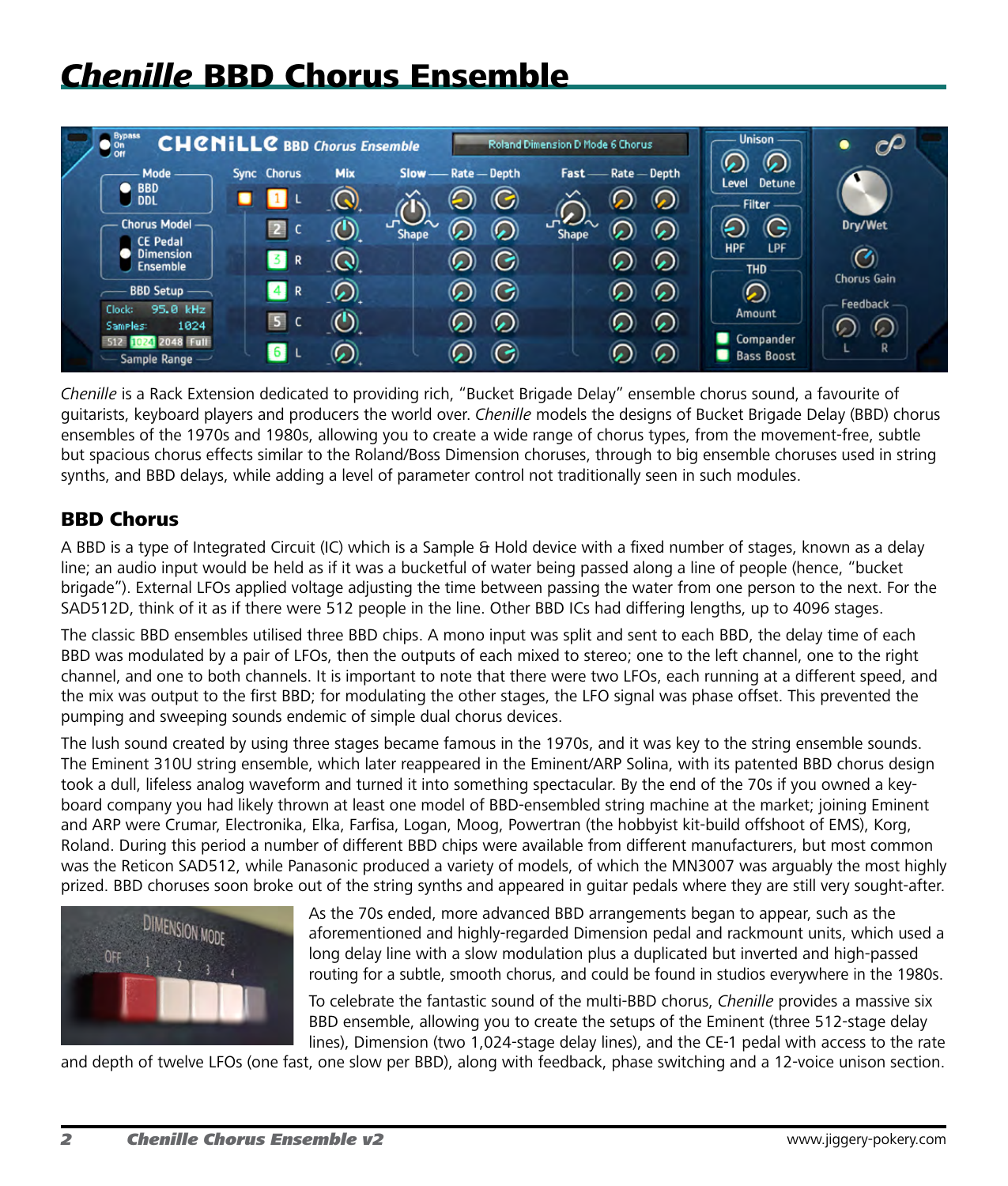Although *Chenille* is not designed to be a literal recreation of a specific BBD—they have different dynamic ranges, SNR and THD figures etc, not to mention sound differences caused purely by changes in operating temperature—or a particular chorus module, this super-BBD-ensemble-chorus-delay has been designed to give you the flexibility to sculpt your chorus by giving access to a breadth of parameters you would not normally be able to access: it can be as subtle or insane as you choose!

# Controls

The **Mode** button allows you to chose between two chorus modes. Set to DDL, *Chenille* functions as a basic, common Digital Delay Line (**DDL**), modulating the delay length rather than the delay time. Use DDL mode if you want long delay times for your chorus but no aliasing. The BBD Setup section has no effect when set to DDL. For best results, leave set to **BBD**.



# **Buckets**

The **BBD Setup** section sets the number of samples within each BBD and how fast the samples are accessed. Or, in other words, determines how many buckets are in the S&H delay line and the speed with which audio is passed from one bucket to the next.

The **Clock** value allows you to adjust the default clock rate of the BBD, from 1.5–100kHz. The default is 40kHz (0.2ms), which with 512 buckets gives a delay time of 6.4ms. Typical clock rates will be 10–40kHz.

For quick selection and to allow precise value-setting, you can select from four preset ranges. Step through them with the red momentary selector button, or directly select the range by clicking the appropriate LED or LED label. With a range selected drag your mouse cursor up/down on the value display to set specific alternative sample values.

- **BBD Setup** Clock: 95.0 kHz Samples: 1024 512 9023 2048 Full Sample Range -
- **512** allows values of 2-512, default is 512
- **• 1024** allows values of 513–1024, default is 1024
- **• 2048** allows values of 1025–2048, default is 2048
- **• Full** is the full-range option of 2–8,193, default is 4096. Use this to sweep the entire range of buckets

The default values are set to provide quick access to the main four BBD lengths typically available, and to allow for modulation within a Combinator to stay only within those values. It also enables easy selection for consecutive BBD setups. The SAD1048 could, for example, be set up to provide 2x512 in parallel as well as 1x1048; for ease of use *Chenille* keeps buckets parallel, as you can simply add a second Chenille for true consecutive setups.

While **Samples** can be modulated, it is recommended that this is left as a fixed value as results can be unpredictable.

Be aware that increasing values for **Stages** and decreasing values for **Clock** require slightly higher buffer memory sizes. The maximum delay time for *Chenille* is 2.7 seconds, that's 8,193 **Stages** with a **Clock** rate of 1.5kHz (0.6ms).

# **Stage Modulation**

| Sync Chorus | Mix | -Rate - Depth<br><b>Slow</b> | Fast<br>Rate - Depth |
|-------------|-----|------------------------------|----------------------|
|             |     | G<br>S                       | ⋒                    |
|             |     | ි.                           | ငှ                   |
| 5<br>R      |     | G<br>C)                      | ဂ                    |
| R           |     | G<br>ဂေ                      | ဂ                    |
|             |     |                              |                      |
|             |     |                              |                      |

This section controls the clock rate modulation for the BBDs. First you must enable one or more Chorus channels by engaging the appropriate **Chorus Enable Buttons**. In this image Chorus 1, 3, 4 and 6 are operating. *To save CPU ensure you turn off BBDs you don't require!*

*Chenille* provides fine control to both the fast and slow LFO modulation rates and depth. BBD chorus devices typically used a highly filtered square wave, providing

an approximate sine wave. In *Chenille* you can adjust the filter using the **Shape** controls from 0.00 (slightly filtered square) through 0.50 (triangle) to 1.00 (sine). Set the **Fast Shape** to its minimum value\* to use the **Slow Shape** for both Fast and Slow.

\* When requiring compatibility for songs created with v1.0, ensure Fast Shape is set to the full left position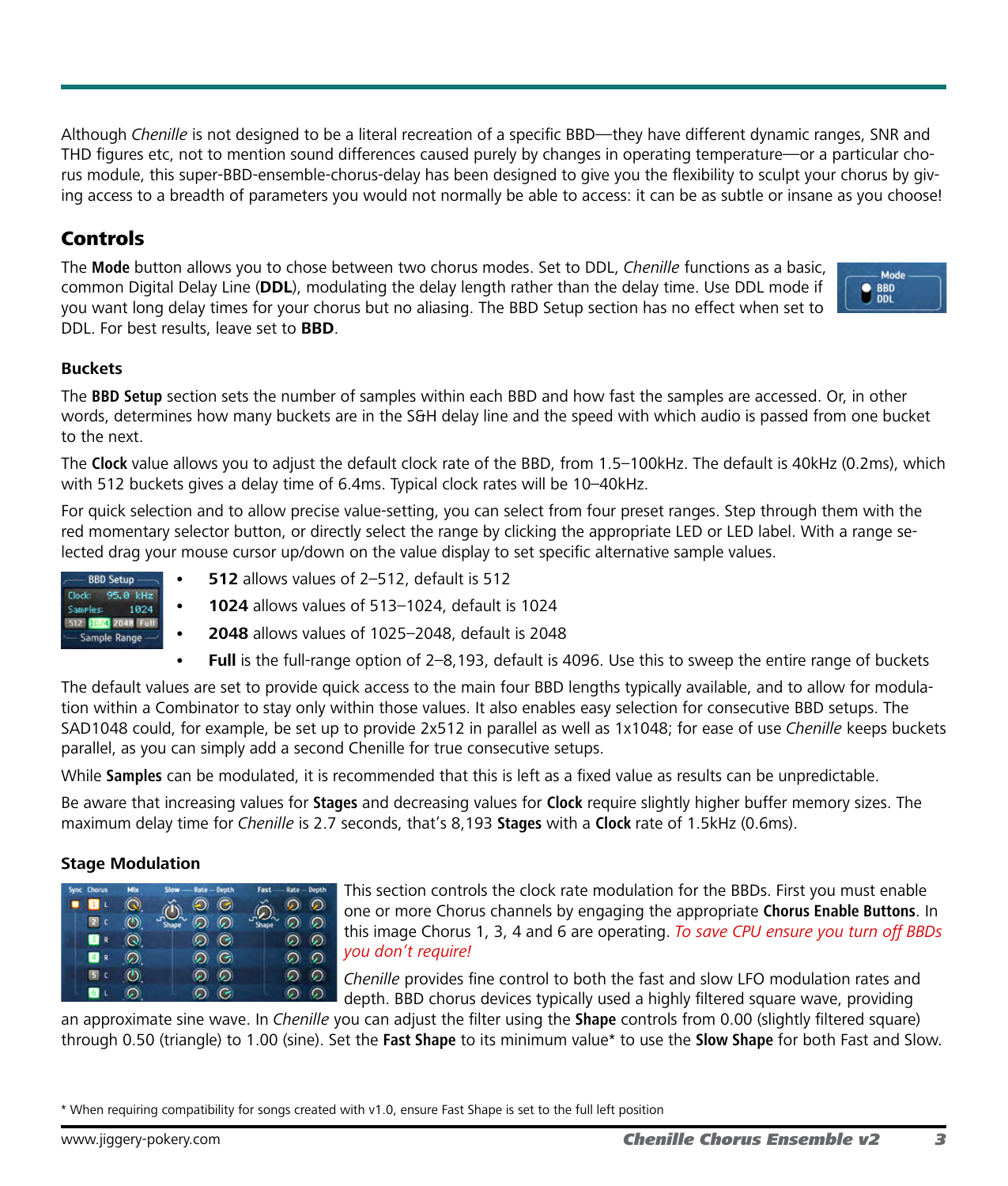Use the **Depth** controls to adjust the amount of the modulation, and the **Rate** controls to change the speed of the modulation. You'll notice that Chorus 1 controls are in orange rather than green. This is because when the **Sync** button is On the **Slow/Fast Rate** controls for Chorus 1 adjusts the LFO rates of *all* six Choruses: the subsequent five stages are slave-locked to this master rate. Note that Depth and Mix are still independent: only rate is effected by Sync lock. With **Sync** off, all twelve oscillators can have differing modulation rates by adjusting their respective Rate knobs. The available LFO rates are:

- **• Slow** = 0.01–2.00 Hz, default = 1.00 Hz: to use *only* the Slow LFO **Rate**, set the respective BBD's *Fast* **Depth** to zero
- **• Fast** = 2.00–10.00 Hz, default = 6.00 Hz: to use *only* the Fast LFO **Rate**, set the respective BBD's *Slow* **Depth** to zero

For each BBD these two LFOs are mixed to modulate the BBD clock rate. When the depth of both Fast and Slow LFO is greater than zero this ensures that the ensemble modulation isn't a simple sine or triangle waveform, and with at least three BBDs running, you are less likely to hear obvious repeat patterns and the type of flanging/phasing artefacts endemic to previous Reason choruses, such as the CF-101 Chorus/Flanger device. It's also for this reason that *Chenille* does not include tempo sync: since the idea of a chorus is that you *don't* hear the modulation, tempo synced choruses are like fitting rechargeable batteries and bluetooth into an ice cube\*: it can be done but there's no practical purpose for it. So we decided to focus on having it sounding as good as possible as a free-running device, as was the case in the 70s and 80s!

By default the phase offsets of the Chorus channels are multiples of 60°; Stages 2–3 are offset to degrees appropriate to typical 3-stage BBD implementations, while BBDs 4–6 are offset to intermediate positions. See **Chorus Mode** on page 6 for more details and how to change the phase setting.

Note that the Chorus channels can still use unison or delay feedback *without* requiring the delay to be modulated, so in that case ensure the two **Depth** controls of that Chorus are set to zero.

### **Mix**

This section mixes the Chorus channels in a fixed stereo setup. Chorus 1 and 6 are sent to the left channel, Chorus 3 and 4 connect to the right channel, and Chorus 2 and 5 are sent to both. Note that left and right inputs are reversed and sent to right and left outputs respectively, for Chorus 4 and 6. This provides the channel inversion component of the Roland Dimension. With its **Mix Knob** centred that entire Chorus is effectively off. Turning the mixer knob to the right will add the Chorus output to the mix. Turn the mixer knob to the left and it will instead add a *high-pass filtered and phase inverted* Chorus output to the mix, again for behaviour similar to the Roland Dimension choruses. The high-pass filter on this phase inverted Chorus output is not adjustable.

Here is how the inputs and outputs are connected:



For a mono chorus output, only use the Chorus 2 and/or 5, which are summed left and right inputs that are sent to both left and right outputs. Don't forget you can effectively add a dry signal by increasing a Chorus Mix knob on a Chorus channel

Google "Martini Smart Cubes" for a laugh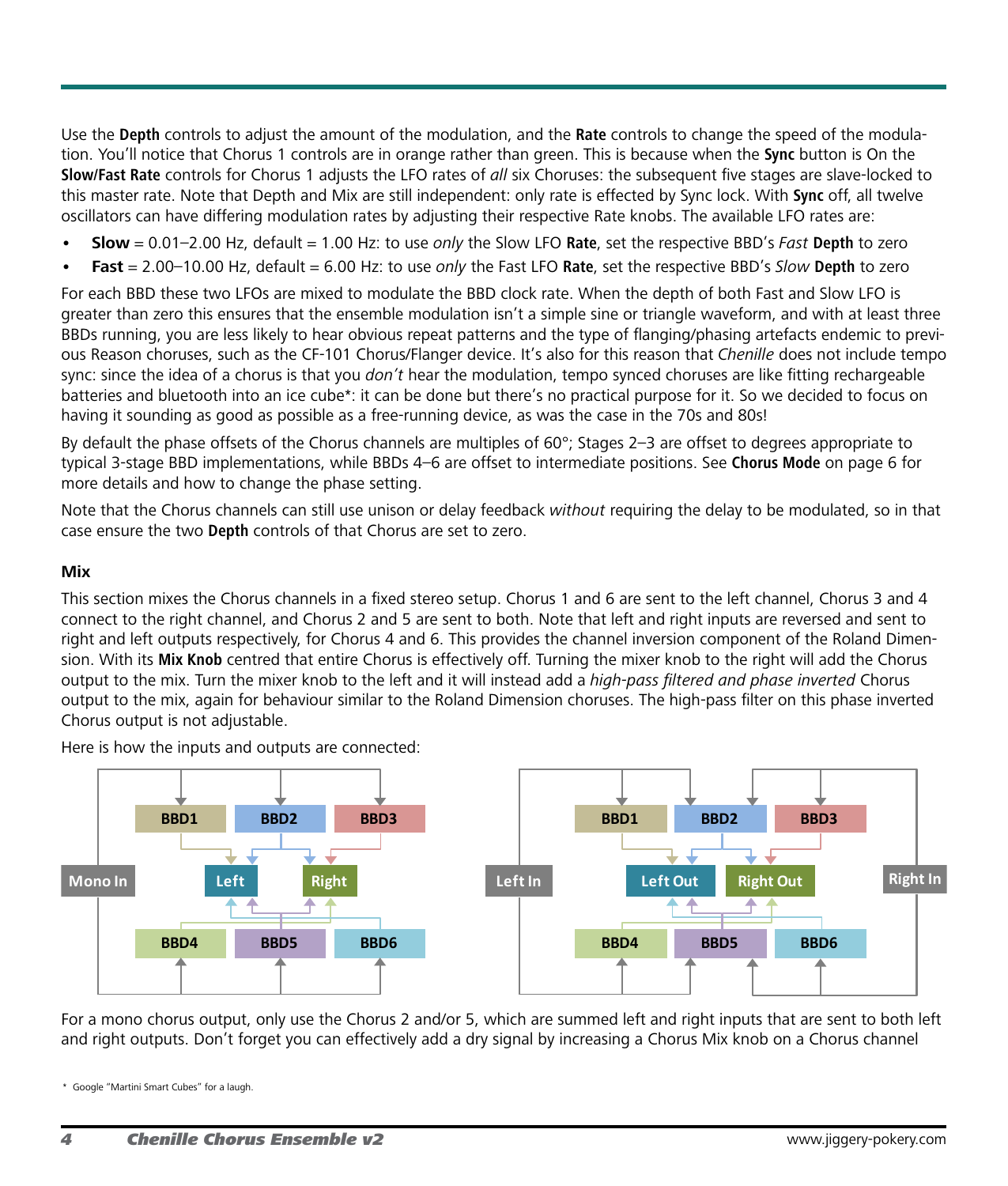where the modulation itself is off; for example, only turn on Modulation Enable for Chorus 2 and Chorus 5 for a mono chorus, but add gain for Choruses 1, 3, 4 and 5. Now you'll have a chorus in the middle with dry "sides".

The **Chorus Gain** knob is an output gain for the entire Mixer. Use this to adjust the Wet level going in to the **Dry/Wet** control, which will ensure you can maintain an equal power curve if automating cross-fades between the Dry and Wet output. Chorus 2 alone, or Chorus 1 and Chorus 3 together, at +100% will be equal to the Dry level and so **Chorus Gain** can be left at "Off" (0dB gain); it is recommended that you *reduce* gain for each *additional* BBD active, and *increase* gain when raising the **HPF** frequency (up to around 250 Hz). You may also want to reduce the gain when adding voices with the Unison function and almost certainly want to reduce the gain when using high **Feedback**, particularly with high **THD**.

*Chenille* does not include per-Chorus pan controls (or individual LFO modulation phase control) as this may cause phase cancellation issues as you adjust them, thus would make the device needlessly complex and confusing. For chorus devices it is therefore preferable to simply have a fixed stereo output arrangement.

# **THD**



Harmonic distortion is introduced by BBD circuits. The more stages in the BBD the more distortion is introduced. The **THD** knob controls the Total Harmonic Distortion produced. Typically you might expect approximately 1% of THD per 1,024 stages. In *Chenille* you can drive the THD from zero right up to 36% independently of the number of stages, although that 36% figure is fairly arbitrary: it's based on a sine wave of

80Hz at a particular input level, so the *actual* THD amount, as you would therefore expect, will not necessarily reflect what is set by this control.

The **THD** control also sets up complex harmonic interference when using the **Feedback** controls, and you will find that output level is attenuated the more you increase **THD** value. This is expected behaviour. The effect of this control will be most obvious on signals with less harmonics to begin with.

# **Unison**



Add 2 additional voices per Chorus with the **Unison Level** control, and increase the amount of detune between them with the **Detune** control. The unison module for each Chorus is slightly offset in terms of latency and detune amount. You can apply unison detune even if the channel modulation is off, for up to 12 voices.

# **Filters**



Because BBDs used Sample & Hold, a low-pass filter must be applied to both the input (the anti-alias filter) and output (the reconstruction filter) signal to prevent aliasing. This has the natural side-effect of cutting upper frequencies. The ensemble circuits on the Eminent 310U, for example, cut as low as 6 kHz, longer delays might be as low as 1kHz! *Chenille* uses a 48dB/octave low pass shelf for these filters, and luckily you

have the possibility to adjust the cutoff frequency from 1–28kHz using the **LPF** control as you see fit. *Please remember when operating in* **BBD Mode** *the audio will audibly alias if the Low Pass Filter is set too high: this may be the effect you want for glitchy noises, hence why we allow it to occur, but for typical BBD chorus purposes the more Samples you have selected in the BBD Setup, and the lower the clock rate is, the lower the LPF frequency needs to be. If in doubt, use a preset, or turn*  **BBD Mode** off *to use the non-aliasing DDL Mode!*

A 48dB/octave high-pass filter is available after the Ensemble Mix section to cut all low frequencies up to 1kHz. This is useful on bass synths and bass guitars, where you can use the **HPF** control to prevent the chorus swamping the low end of your mix, by only adding the chorus to higher frequencies. Because of the steep filter you'll probably want the cutoff frequency much lower than you might expect: a setting as low as 130Hz, for example, you may find enough for bass guitar. Cutting higher may require additional volume gain of the wet signal using the **Chorus Gain**, or if using *Chenille* as an SSL Send effect, you can also add gain there. This control does *not* affect the HPF frequency of the phase-nverted mixer levels.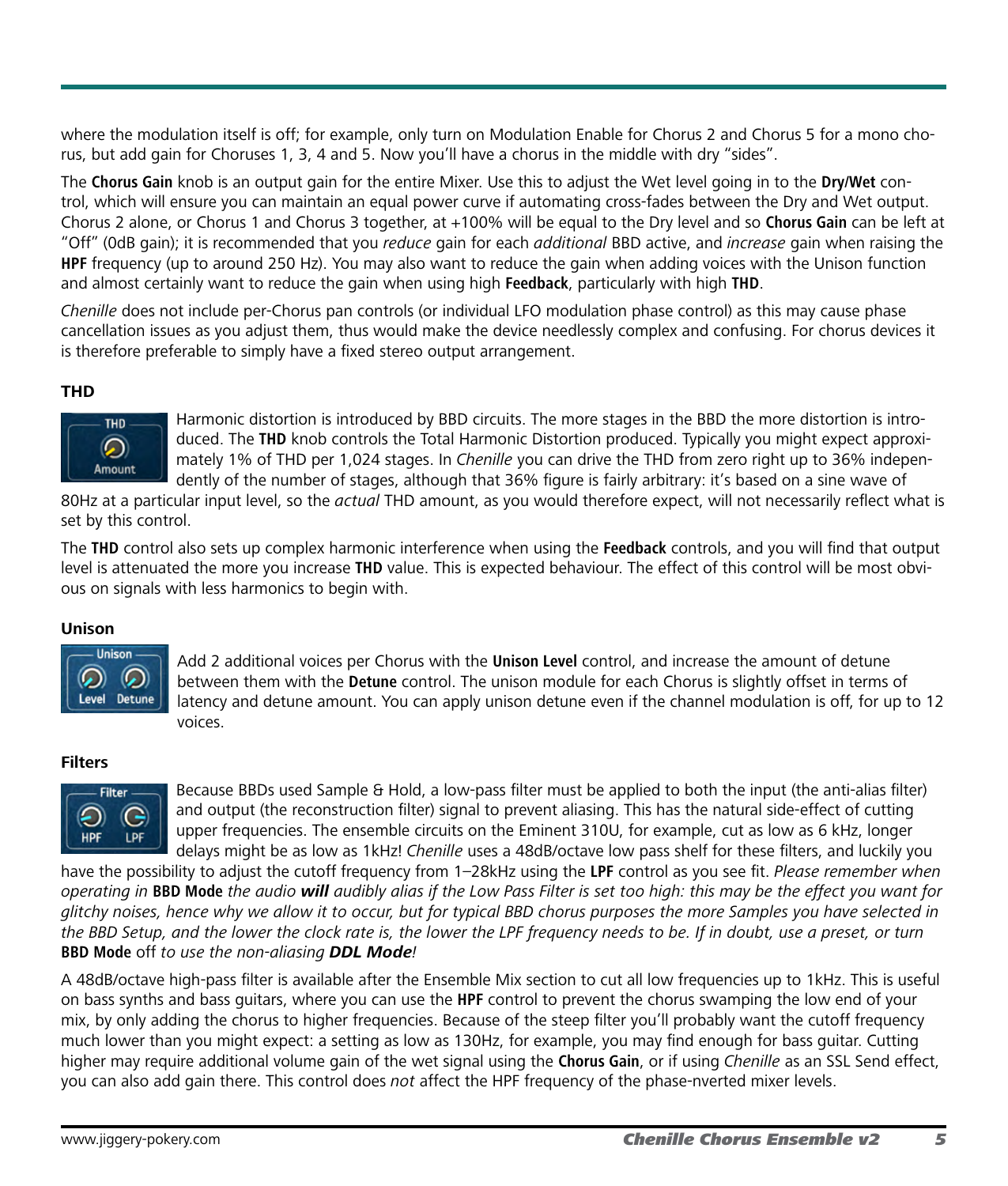# **Compander**



This button enables the compressor/expander which are sometimes used in BBD-based devices. Companders were typically used to reduce internal noise by effectively boosting the SNR (signal-to-noise ratio). As *Chenille* is a noise-free software device, you can normally leave this off, as they were more prevalent in delay devices.

It is included in *Chenille* for patches that experiment with delay where you may like to model more accurate response, that is quite aggressive on transients. This compander uses a 16:1 compression ratio with a 40ms attack and a half-second release.

# **Bass Boost**

Based on similar behaviour found on the Roland Dimension chorus unit, turn this on for a low shelf boost. It is enabled by default on the "Dimension" patches, and can add some low-end "warmth". The dB gain is slightly higher than the Dimension D and only affects the wet signal, not the dry as well. Note that this boost will be removed entirely if you increase the **HPF** above 200 Hz!

# **Chorus Mode**



This three-mode switch adjusts the phase offsets of Choruses 2–6 when in Osc Sync mode, which is particularly important in relation to the phase offset of Chorus 3, the right channel, relative to Chorus 1 and the type of chorus you wish emulate.

"Ensemble" mode provides the correct 3-phase settings, left, right and centre, for traditional ensemble choruses, while "Dimension" and "CE Pedal" modes provide the correct setting for those models.

| "CE Pedal":  | $BBD2 = 180^\circ$  | $BBD3 = 90^\circ$  | $BBD4 = 120^{\circ}$                                   | <b>BBD5</b> = 45°  | $BBD6 = 240^\circ$   |
|--------------|---------------------|--------------------|--------------------------------------------------------|--------------------|----------------------|
| "Dimension": | $BBD2 = 90^{\circ}$ | $BBD3 = 180^\circ$ | $\mathbf{R}\mathbf{R}\mathbf{D}\mathbf{4} = 0^{\circ}$ | $BBD5 = 120^\circ$ | $BBD6 = 180^\circ$   |
| "Ensemble":  | $BBD2 = 120^\circ$  | $BBD3 = 240^\circ$ | $BBD4 = 60^{\circ}$                                    | $BBD5 = 180^\circ$ | $BBD6 = 300^{\circ}$ |

The BBDs not required for each mode are set to alternative positions to provide a degree of experimentation. Using three BBDs or more it's less likely you'll notice the difference between modes.

# **Feedback**



Whether using *Chenille* as a chorus or a delay device, experiment with adding feedback. The **L Feedback** encoder sends the outputs of BBD1 and BBD6 back into themselves, and the **R Feedback** encoder does likewise for BBD3 and BBD4. Both **L** and **R Feedback** values are averaged to get a feedback amount for BBD2 and BBD5.

While 100% feedback is effectively "always on" as you would expect, depending on other settings in the Modulation section and **THD** amount, be aware the sound may still decay in **BBD Mode**, due to the destructive interference caused by any modulation on each feedback loop. So for scenarios where you want to modulate but don't want the sound to decay, to DDL Mode instead. High **Feedback** can create very loud output, so watch your levels!

High feedback setting on very long delay lines with a fast clock rate—e.g. 4096+ buckets and a 50+ Hz clock—Chenille makes an effective BBD reverb device.

# **Dry/Wet**



*Chenille*'s **Dry/Wet** control is equal power, so in theory you can fade Dry and Wet signals with no loss of gain. However, since the total Wet volume is ultimately determined by the Mixer values, so you may find 100% wet significantly lower than 100% Dry, so don't forget to set the **Chorus Gain** to an appropriate level to allow the equal power Dry/Wet control to be effective. Some presets, such as the 310U patches, you may find preferable

100% wet. The Dimension-type patches, however, work best at just 20–40% wet, providing a subtle, "movement-free"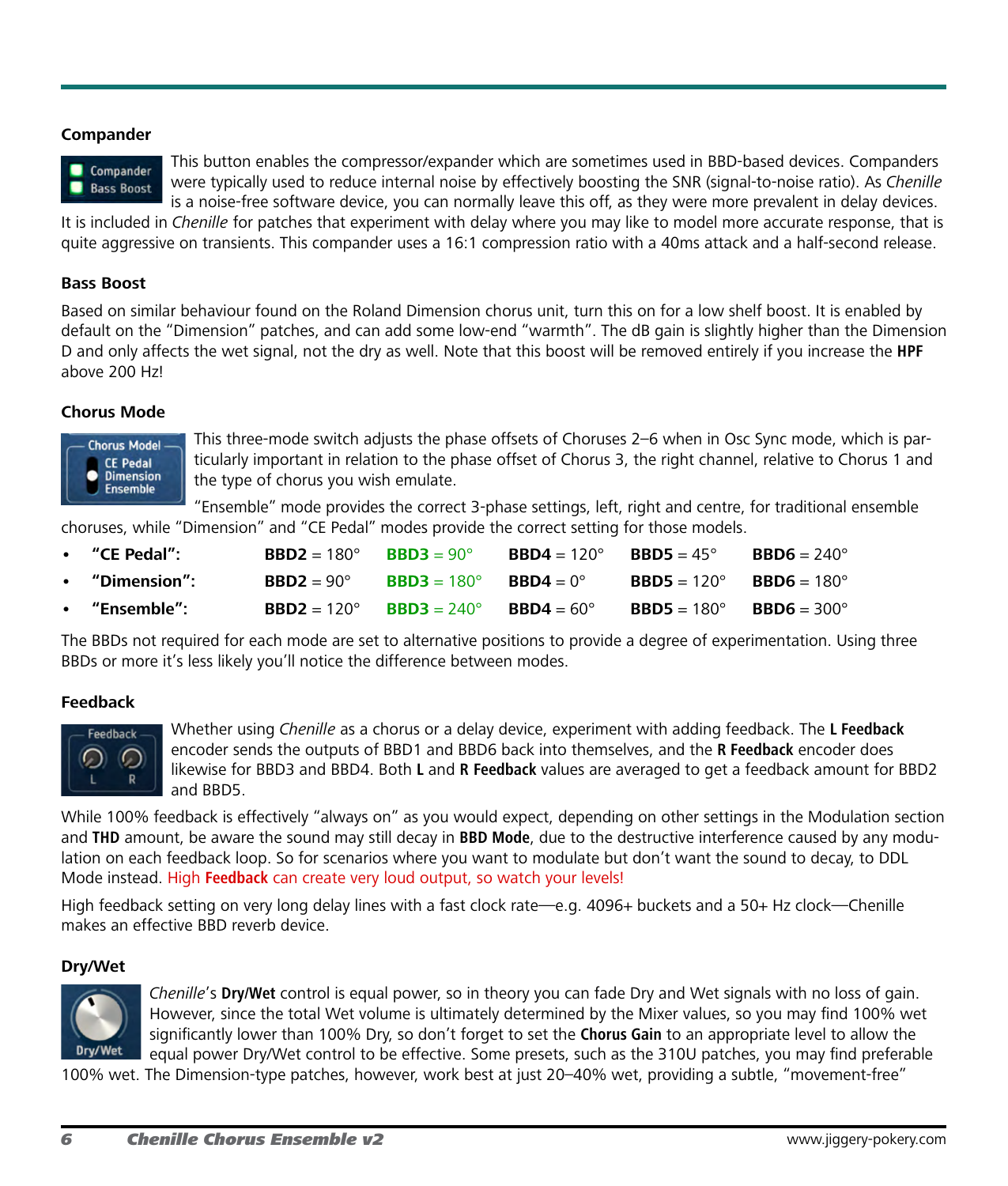chorus. Indeed, sometimes it's so subtle you might not even be aware the chorus is on! But turn it off and the lack of effect quickly becomes apparent!

# Back panel

| $\circ$ |                      |                 |                         | $\circ$<br>$\circ$<br><b>AUDIO IN</b> | <b>IIGGERY-POKERY SOUND LTD</b>                  |
|---------|----------------------|-----------------|-------------------------|---------------------------------------|--------------------------------------------------|
|         | <b>CV MODULATION</b> |                 |                         | <b>COL</b>                            | A.C. MAINS ONLY<br><b>MODEL</b><br><b>SERIAL</b> |
|         |                      |                 | Samples O JAC LPF O JAC | E<br>Right                            | 115/240V. 50-60~<br>www.jiggery-pokery.com       |
|         | <b>Unison</b>        | Shape           | Feedback                | Left/<br>Mono                         | CE FC CJP73                                      |
|         | Level O :            | Slow <b>O</b> : | 10 张                    | <b>AUDIO OUT</b><br>$\mathbf{H}$      |                                                  |
|         | Detune O :           | Fast O 3        | R O SME                 | o                                     |                                                  |

The back panel provides mono/stereo in to stereo or dual-mono out, depending on the settings of the Mixer. A set of CV modulation inputs are provided, while all front-panel parameters can be modulated via the Combinator TS8450 programmer.

# Signal flow



# Patches

# **Reset Device and "A True Init Patch"**

The root folder contains 45 easily accessed and useful presets, covering choruses, ensembles and unison.

For a clean sheet from to create from scratch, use the "A True Init Patch" preset; everything is zero'd except Buckets (512) and Clock Rate (40kHz).

The right-click "Reset Device" setup is a version of the Ensemble 310U patch.

# **"Chenille Favourites Inserts" and "Chenille Favourites Sends" folder**

These are patches created a starter guide to specific uses, such as guitar and vocals. Feel free however try to any of them on anything! Use the Chenille Favourites Inserts folder if adding to the FX chain of an instrument or audio track; use the Chenille Favourites Sends folder if adding to a Reason Mixer Sends channel, as the Dry/Wet is pre-set to 100% wet.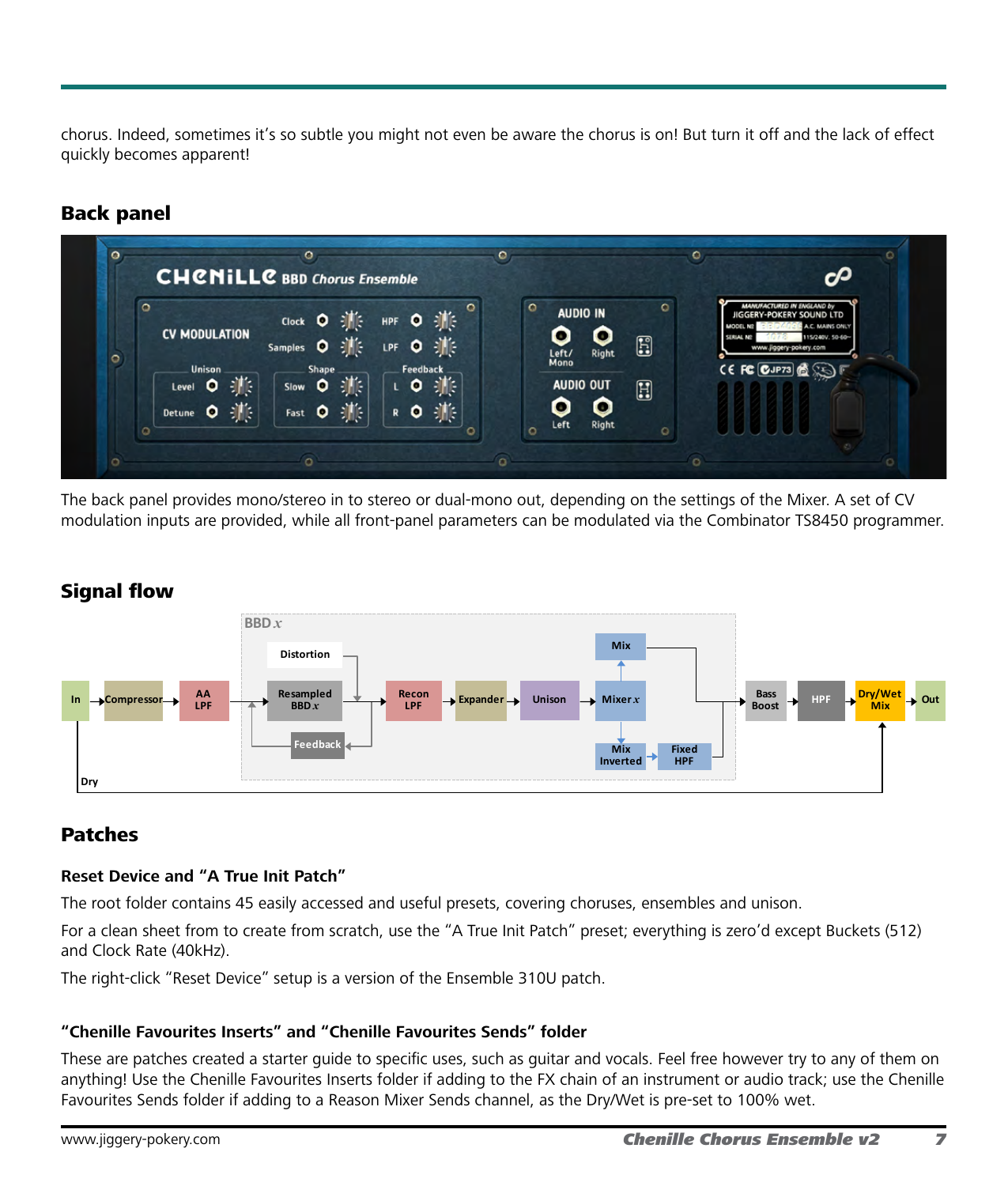# **"Chenille Inserts" and "Chenille Sends" folders**

For ease of browsing Chenille includes the same patches set up as both Send (all patches preset to 100% wet) for use as a send effect via the Reason Main Mixer, where the wet volume can be controlled via the channel send mixer, and as an Insert (dry/wet mix), for inserting directly after a sound source in the rack. Some inserts may still be set to 100% Wet where this may be the preferable setting, such as the ensembles, but mostly inserts will be between 20–80% Wet. For subtle, sweepfree chorus to add body to an instrument or especially a voice, don't use more than 50% wet; 30% may be enough in most circumstances! Beyond that level the chorus modulation effect may become too obvious.

# **"Combinator Effects" and "Combinator Instruments" folders**

A hearty selection of demo Combinators are available for your enjoyment.

# **Dry/Wet crossfading and Chorus Gain**

For consistency, we have endeavoured to set the patches up to provide an equal power gain wherever feasible, based on a C3 major chord with a -12dB input, but is impossible to set patches up to work out of the box for all possible crossfade scenarios. Adjust the **Chorus Gain** knob to ensure that the output level in the Mixer when 100% Wet into the mixer is the same when 0% Wet (fully Dry!). For example, both result in 0dB VU, or -12dB Peak. Note that increasing **HPF** in *Chenille* will result in *significantly* reduced Wet output level for notes with fundamentals below the set frequency**.** Also be aware that some patches, may create loud harmonics on certain notes; you may want to add an MClass Maximiser afterwards.

# **Experiment!**

The same patch can sound quite different from one instrument to another.

As a general rule of thumb you can assume the following:

\_\_\_\_\_\_\_\_\_\_\_\_\_\_\_\_\_\_\_\_\_\_\_\_\_\_\_\_\_\_\_\_\_\_\_\_\_\_\_\_\_\_\_\_\_\_\_

- **Dimension** style patches are excellent on vocals, but keep the wet level below 50%. It fattens thin vocals in a very subtle way, with no noticable modulation
- **CE** style patches are great on quitar, and create a sparkly shimmer that's not too rich but creates a nice movement
- **Ensemble** style patches are great on synths and organs for a big, rich sound. If you listen closely you can might discern the modulation, but with three channels it's quite well disguised, even more so if you don't hold a note for too long.

We hope you enjoy the beautiful, magical sound of the *Chenille BBD Chorus Ensemble*!

#### Version history

**2.0.0**

- **• Beautiful new design by esselfortium**
- Chorus Mode, Bass Boost and Compander controls are now available on the front panel, and automatable/Remote™-able.
- **• Depth/Rate paging has been removed, providing full access to both Depth and Rate (see Note below)**
- Root folder preset list revised and expanded with a fantastic set of useful go-to chorus and ensemble patches
- **• The device default patch has been changed to Dimension D Mode 6 Chorus**

[Note: The Rate Edit Mode button to control the paging in Chenille 1.x has been deprecated from the GUI panel, but is still present in **automation function to maintain backwards compatibility, but it no longer does anything]**

**1.1.0**

- **• Added Fast Modulation Shape**
- **• A few extra patches**

**1.0.0**

**• Initial release**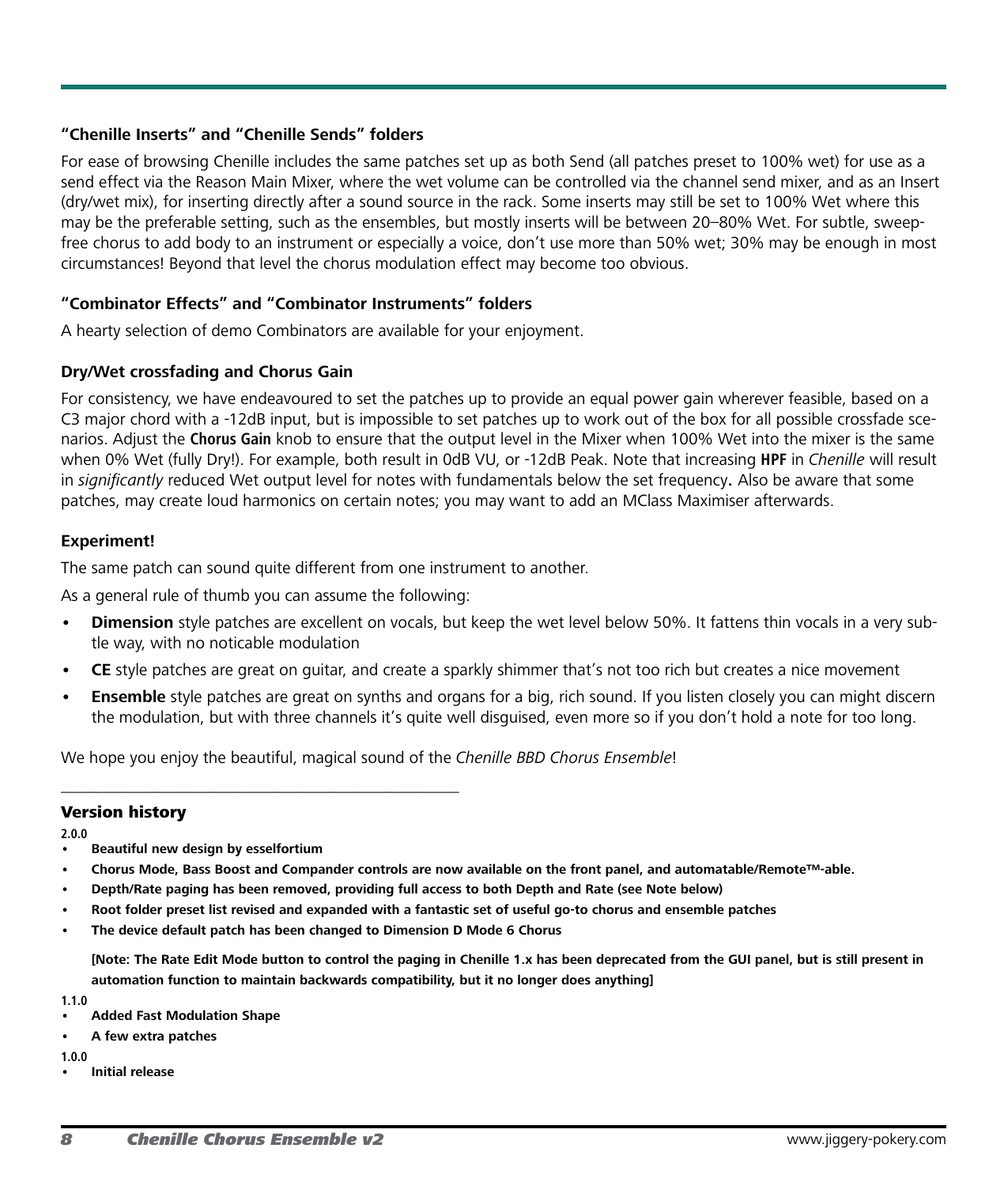# BBD Delay Times

| <b>Clock Rate</b> | <b>BBD Stages</b> |       |        |         |         |       |       |         |         |  |  |
|-------------------|-------------------|-------|--------|---------|---------|-------|-------|---------|---------|--|--|
| kHz               | $\overline{2}$    | 10    | 50     | 256     | 512     | 1024  | 2048  | 4096    | 8193    |  |  |
|                   | ms                | ms    | ms     | ms      | ms      | ms    | ms    | ms      | ms      |  |  |
| 1.5               | 0.6667            | 3.333 | 16.667 | 85.3    | 170.7   | 341.3 | 682.7 | 1,365.3 | 2,731.0 |  |  |
| $\overline{2}$    | 0.5000            | 2.500 | 12.500 | 64.0    | 128.0   | 256.0 | 512.0 | 1,024.0 | 2,048.3 |  |  |
| 3                 | 0.3333            | 1.667 | 8.333  | 42.7    | 85.3    | 170.7 | 341.3 | 682.7   | 1,365.5 |  |  |
| 4                 | 0.2500            | 1.250 | 6.250  | 32.0    | 64.0    | 128.0 | 256.0 | 512.0   | 1,024.1 |  |  |
| 5                 | 0.2000            | 1.000 | 5.000  | 25.6    | 51.2    | 102.4 | 204.8 | 409.6   | 819.3   |  |  |
| 6                 | 0.1667            | 0.833 | 4.167  | 21.3    | 42.7    | 85.3  | 170.7 | 341.3   | 682.8   |  |  |
| 7                 | 0.1429            | 0.714 | 3.571  | 18.3    | 36.6    | 73.1  | 146.3 | 292.6   | 585.2   |  |  |
| 8                 | 0.1250            | 0.625 | 3.125  | 16.0    | 32.0    | 64.0  | 128.0 | 256.0   | 512.1   |  |  |
| 9                 | 0.1111            | 0.556 | 2.778  | 14.2    | 28.4    | 56.9  | 113.8 | 227.6   | 455.2   |  |  |
| 10                | 0.1000            | 0.500 | 2.500  | 12.8    | 25.6    | 51.2  | 102.4 | 204.8   | 409.7   |  |  |
| 11                | 0.0909            | 0.455 | 2.273  | 11.6    | 23.3    | 46.5  | 93.1  | 186.2   | 372.4   |  |  |
| 12                | 0.0833            | 0.417 | 2.083  | 10.7    | 21.3    | 42.7  | 85.3  | 170.7   | 341.4   |  |  |
| 13                | 0.0769            | 0.385 | 1.923  | 9.8     | 19.7    | 39.4  | 78.8  | 157.5   | 315.1   |  |  |
| 14                | 0.0714            | 0.357 | 1.786  | 9.1     | 18.3    | 36.6  | 73.1  | 146.3   | 292.6   |  |  |
| 15                | 0.0667            | 0.333 | 1.667  | 8.5     | 17.1    | 34.1  | 68.3  | 136.5   | 273.1   |  |  |
| 16                | 0.0625            | 0.313 | 1.563  | 8.0     | 16.0    | 32.0  | 64.0  | 128.0   | 256.0   |  |  |
| 17                | 0.0588            | 0.294 | 1.471  | 7.5     | 15.1    | 30.1  | 60.2  | 120.5   | 241.0   |  |  |
| 18                | 0.0556            | 0.278 | 1.389  | 7.1     | 14.2    | 28.4  | 56.9  | 113.8   | 227.6   |  |  |
| 19                | 0.0526            | 0.263 | 1.316  | 6.7     | 13.5    | 26.9  | 53.9  | 107.8   | 215.6   |  |  |
| 20                | 0.0500            | 0.250 | 1.250  | $6.4\,$ | 12.8    | 25.6  | 51.2  | 102.4   | 204.8   |  |  |
| 25                | 0.0400            | 0.200 | 1.000  | 5.1     | 10.2    | 20.5  | 41.0  | 81.9    | 163.9   |  |  |
| 30                | 0.0333            | 0.167 | 0.833  | 4.3     | 8.5     | 17.1  | 34.1  | 68.3    | 136.6   |  |  |
| 35                | 0.0286            | 0.143 | 0.714  | 3.7     | 7.3     | 14.6  | 29.3  | 58.5    | 117.0   |  |  |
| 40                | 0.0250            | 0.125 | 0.625  | 3.2     | $6.4\,$ | 12.8  | 25.6  | 51.2    | 102.4   |  |  |
| 45                | 0.0222            | 0.111 | 0.556  | 2.8     | 5.7     | 11.4  | 22.8  | 45.5    | 91.0    |  |  |
| 50                | 0.0200            | 0.100 | 0.500  | 2.6     | 5.1     | 10.2  | 20.5  | 41.0    | 81.9    |  |  |
| 55                | 0.0182            | 0.091 | 0.455  | 2.3     | 4.7     | 9.3   | 18.6  | 37.2    | 74.5    |  |  |
| 60                | 0.0167            | 0.083 | 0.417  | 2.1     | 4.3     | 8.5   | 17.1  | 34.1    | 68.3    |  |  |
| 65                | 0.0154            | 0.077 | 0.385  | $2.0$   | 3.9     | 7.9   | 15.8  | 31.5    | 63.0    |  |  |
| 70                | 0.0143            | 0.071 | 0.357  | $1.8\,$ | $3.7$   | 7.3   | 14.6  | 29.3    | 58.5    |  |  |
| 75                | 0.0133            | 0.067 | 0.333  | 1.7     | 3.4     | 6.8   | 13.7  | 27.3    | 54.6    |  |  |
| 80                | 0.0125            | 0.063 | 0.313  | 1.6     | 3.2     | 6.4   | 12.8  | 25.6    | 51.2    |  |  |
| 95                | 0.0105            | 0.053 | 0.263  | 1.3     | 2.7     | 5.4   | 10.8  | 21.6    | 43.1    |  |  |
| 96                | 0.0104            | 0.052 | 0.260  | 1.3     | 2.7     | 5.3   | 10.7  | 21.3    | 42.7    |  |  |
| 100               | 0.0100            | 0.050 | 0.250  | 1.3     | $2.6$   | 5.1   | 10.2  | 20.5    | 41.0    |  |  |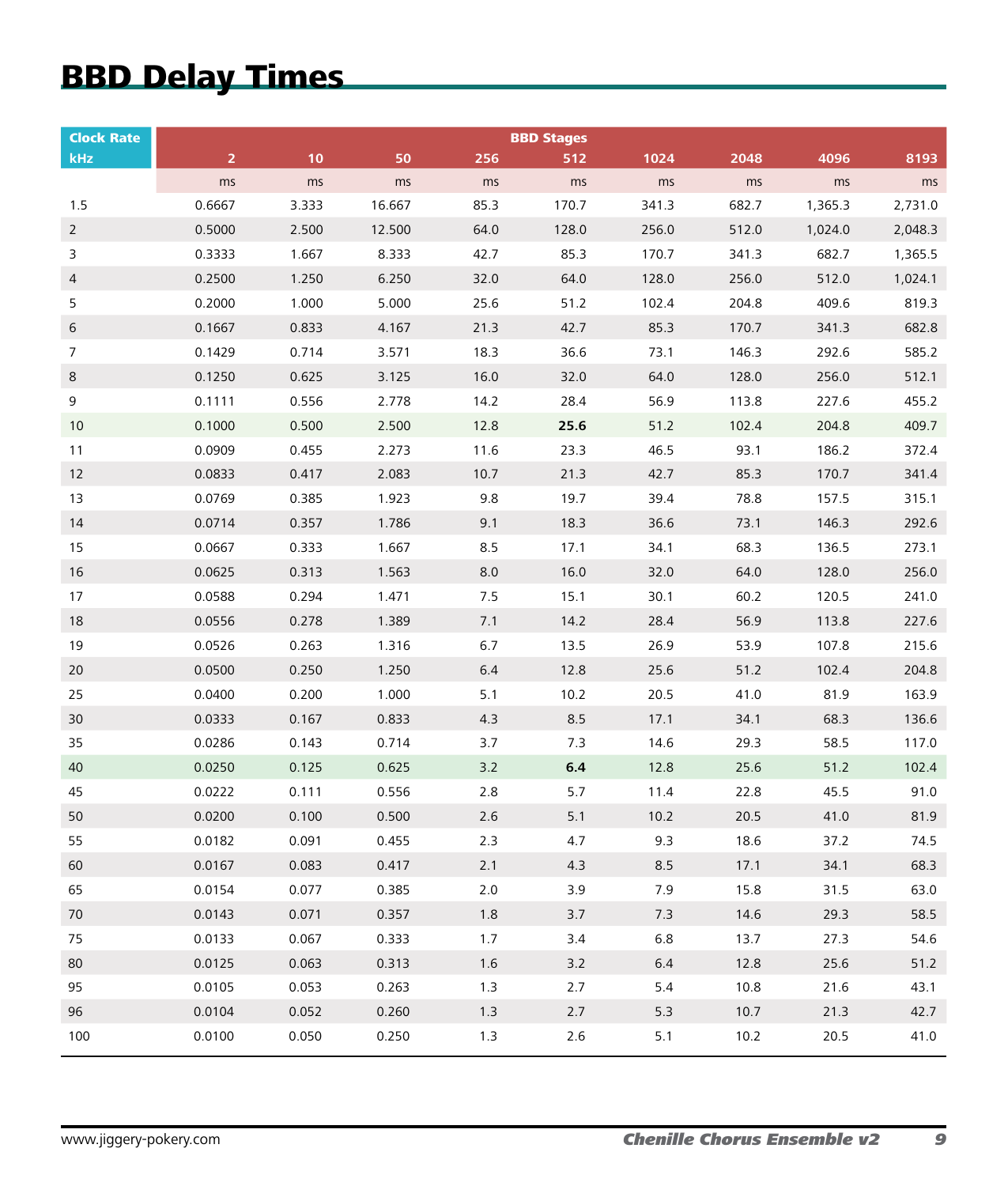# Remote Mapping

| /Remote Map template for Effects |                             |               |                            | Jiggery-Pokery Sound: Chenille BBD Chorus Ensemble |       |      |     |                                         |                       |  |
|----------------------------------|-----------------------------|---------------|----------------------------|----------------------------------------------------|-------|------|-----|-----------------------------------------|-----------------------|--|
| Scope                            | Jiggery Pokery              |               | com.jiggerypokery.Chenille |                                                    |       |      |     |                                         |                       |  |
| $^{\prime\prime}$                | Control Surface Item        |               | Key                        | Remotable Item                                     | Scale | Mode |     |                                         |                       |  |
| Map                              | _control_                   |               | <b>BBD Delay Samples</b>   |                                                    |       |      | Map | _control_                               | BBD1 Fast LFO Depth   |  |
| Map                              | _control_                   | <b>BBD512</b> |                            |                                                    |       |      | Map | _control_                               | BBD2 Fast LFO Depth   |  |
| Map                              | $_{\rm \_control_{\rm \_}}$ |               | BBD1024                    |                                                    |       |      | Map | _control_                               | BBD3 Fast LFO Depth   |  |
| Map                              | _control_                   |               | <b>BBD2048</b>             |                                                    |       |      | Map | _control_                               | BBD4 Fast LFO Depth   |  |
| Map                              | _control_                   |               | <b>BBD Full Range</b>      |                                                    |       |      | Map | _control_                               | BBD5 Fast LFO Depth   |  |
| Map                              | _control_                   |               | <b>BBD Clock Rate</b>      |                                                    |       |      | Map | _control_                               | BBD6 Fast LFO Depth   |  |
| Map                              | _control_                   |               | <b>BBD Mode</b>            |                                                    |       |      |     |                                         |                       |  |
| Map                              | _control_                   |               | Chorus Model               |                                                    |       |      | Map | _control_                               | <b>BBD1 Amp Mix</b>   |  |
|                                  |                             |               |                            |                                                    |       |      | Map | _control_                               | <b>BBD2 Amp Mix</b>   |  |
| Map                              | _control_                   |               | <b>Modulation Shape</b>    |                                                    |       |      | Map | _control_                               | <b>BBD3 Amp Mix</b>   |  |
| Map                              | _control_                   |               | Fast Modulation Shape      |                                                    |       |      | Map | $_{\rm \_control_{\rm \_}}$             | <b>BBD4 Amp Mix</b>   |  |
|                                  |                             |               |                            |                                                    |       |      | Map | _control_                               | <b>BBD5 Amp Mix</b>   |  |
| Map                              | _control_                   |               | Oscillator Sync            |                                                    |       |      | Map | $_{\rm \_control_{\rm \_}}$             | <b>BBD6 Amp Mix</b>   |  |
| Map                              | _control_                   |               | <b>BBD1</b> Enable         |                                                    |       |      | Map | _control_                               | <b>BBD Mixer Gain</b> |  |
| Map                              | _control_                   |               | <b>BBD2</b> Enable         |                                                    |       |      |     | //GUI now labelled "Chorus Gain"        |                       |  |
| Map                              | _control_                   |               | <b>BBD3</b> Enable         |                                                    |       |      |     |                                         |                       |  |
| Map                              | _control_                   |               | <b>BBD4</b> Enable         |                                                    |       |      | Map | _control_                               | Unison Level          |  |
| Map                              | _control_                   |               | <b>BBD5</b> Enable         |                                                    |       |      | Map | _control_                               | <b>Unison Detune</b>  |  |
| Map                              | _control_                   |               | <b>BBD6</b> Enable         |                                                    |       |      | Map | _control_                               | <b>HPF Frequency</b>  |  |
|                                  |                             |               |                            |                                                    |       |      | Map | _control_                               | LPF Frequency         |  |
| Map                              | _control_                   |               | BBD1 Slow LFO Rate         |                                                    |       |      |     |                                         |                       |  |
| Map                              | _control_                   |               | BBD2 Slow LFO Rate         |                                                    |       |      | Map | _control_                               | Dry/Wet               |  |
| Map                              | _control_                   |               | BBD3 Slow LFO Rate         |                                                    |       |      | Map | _control_                               | Feedback Left         |  |
| Map                              | _control_                   |               | BBD4 Slow LFO Rate         |                                                    |       |      | Map | _control_                               | Feedback Right        |  |
| Map                              | _control_                   |               | BBD5 Slow LFO Rate         |                                                    |       |      |     |                                         |                       |  |
| Map                              | _control_                   |               | BBD6 Slow LFO Rate         |                                                    |       |      | Map | _control_                               | <b>THD Amount</b>     |  |
|                                  |                             |               |                            |                                                    |       |      | Map | _control_                               | Compander             |  |
| Map                              | $_{\rm \_control_{\rm \_}}$ |               | <b>BBD1 Fast LFO Rate</b>  |                                                    |       |      | Map | _control_                               | Bass Boost            |  |
| Map                              | control                     |               | BBD2 Fast LFO Rate         |                                                    |       |      |     |                                         |                       |  |
| Map                              | _control_                   |               | <b>BBD3 Fast LFO Rate</b>  |                                                    |       |      | Map | _control_                               | Rate Edit Mode        |  |
| Map                              | _control_                   |               | <b>BBD4 Fast LFO Rate</b>  |                                                    |       |      |     | //Rate Edit Mode deprecated from v2.0.0 |                       |  |
| Map                              | _control_                   |               | BBD5 Fast LFO Rate         |                                                    |       |      |     |                                         |                       |  |
| Map                              | _control_                   |               | <b>BBD6 Fast LFO Rate</b>  |                                                    |       |      |     |                                         |                       |  |
| Map                              | _control_                   |               | BBD1 Slow LFO Depth        |                                                    |       |      |     |                                         |                       |  |
| Map                              | _control_                   |               | BBD2 Slow LFO Depth        |                                                    |       |      |     |                                         |                       |  |
| Map                              | _control_                   |               | BBD3 Slow LFO Depth        |                                                    |       |      |     |                                         |                       |  |
| Map                              | _control_                   |               | BBD4 Slow LFO Depth        |                                                    |       |      |     |                                         |                       |  |
| Map                              | _control_                   |               | BBD5 Slow LFO Depth        |                                                    |       |      |     |                                         |                       |  |
| Map                              | _control_                   |               | BBD6 Slow LFO Depth        |                                                    |       |      |     |                                         |                       |  |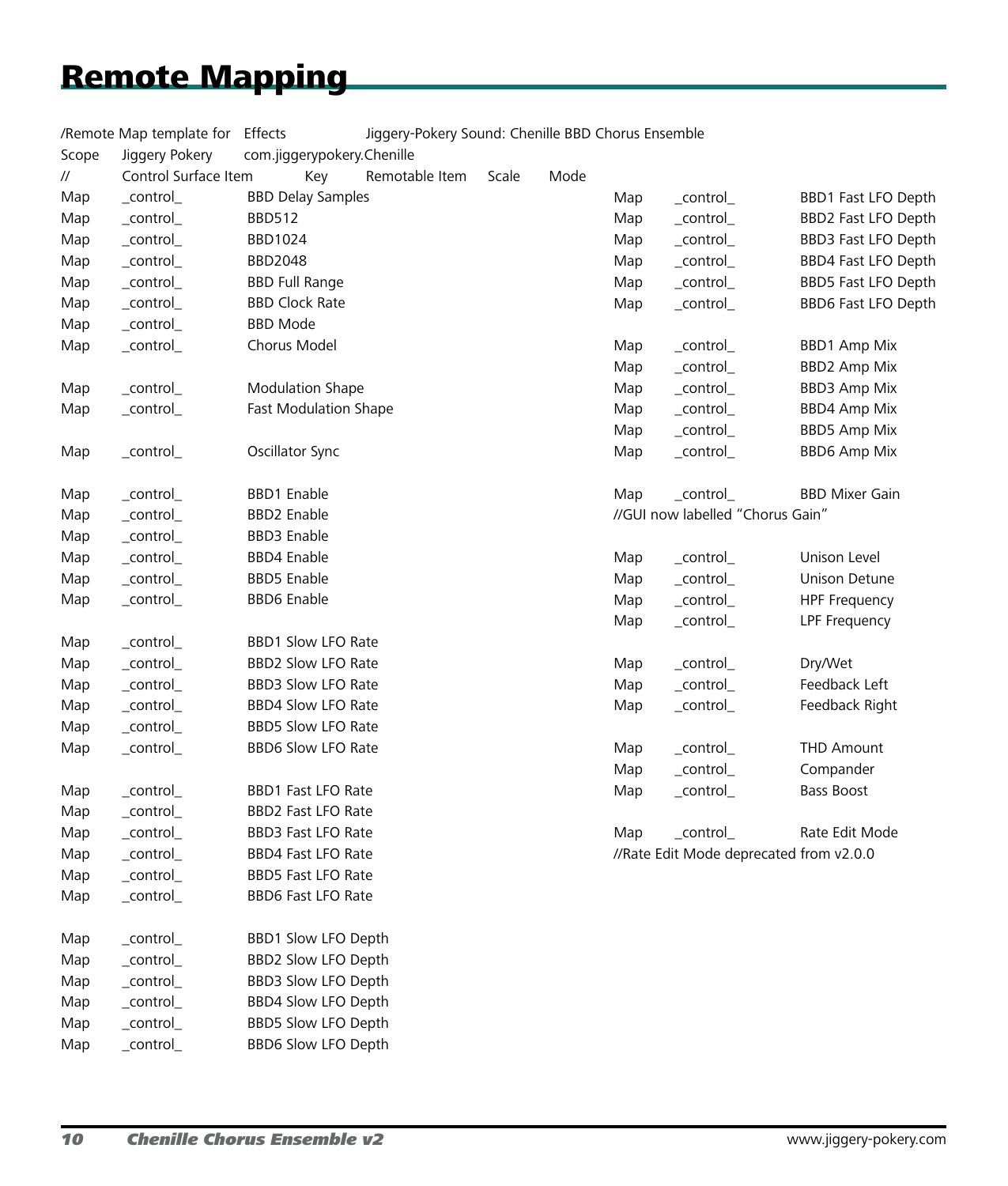*Special thanks to the* Chenille *testing and patch crew: Dogboy1973, JesseRyckman, 0zone0, Reason1O1, Aroneous, meowsqueak, alteree, Heater, ikaracha, julibee, kylelee, NaviRetlav, odarmonix, pedrocaetanos, sycon, and xcountrycoach.*

*Chenille BBD Chorus Ensemble* was designed and assembled by Jiggery-Pokery Sound, of London, England; DSP coding by Pitchblende Ltd, of Middle Earth.

*Chenille BBD Chorus Ensemble* v2 was redesigned by esselfortium.

**Jiggery-Pokery Sound**



London, England. Email: support[@j](mailto:contact%40pitchblende.co.nz?subject=)iggery-pokery.com Web: [www.j](http://www.pitchblende.co.nz)iggery-pokery.com Twitter: @JiggeryPokerymb

#### **Pitchblende**



Wellington, New Zealand. Email: [contact@pitchblende.co.nz](mailto:contact%40pitchblende.co.nz?subject=) Web: [www.pitchblende.co.nz](http://www.pitchblende.co.nz) Twitter: [@PitchblendeLtd](https://twitter.com/PitchblendeLtd) Facebook: [PitchblendeLtd](http://www.facebook.com/PitchblendeLtd)